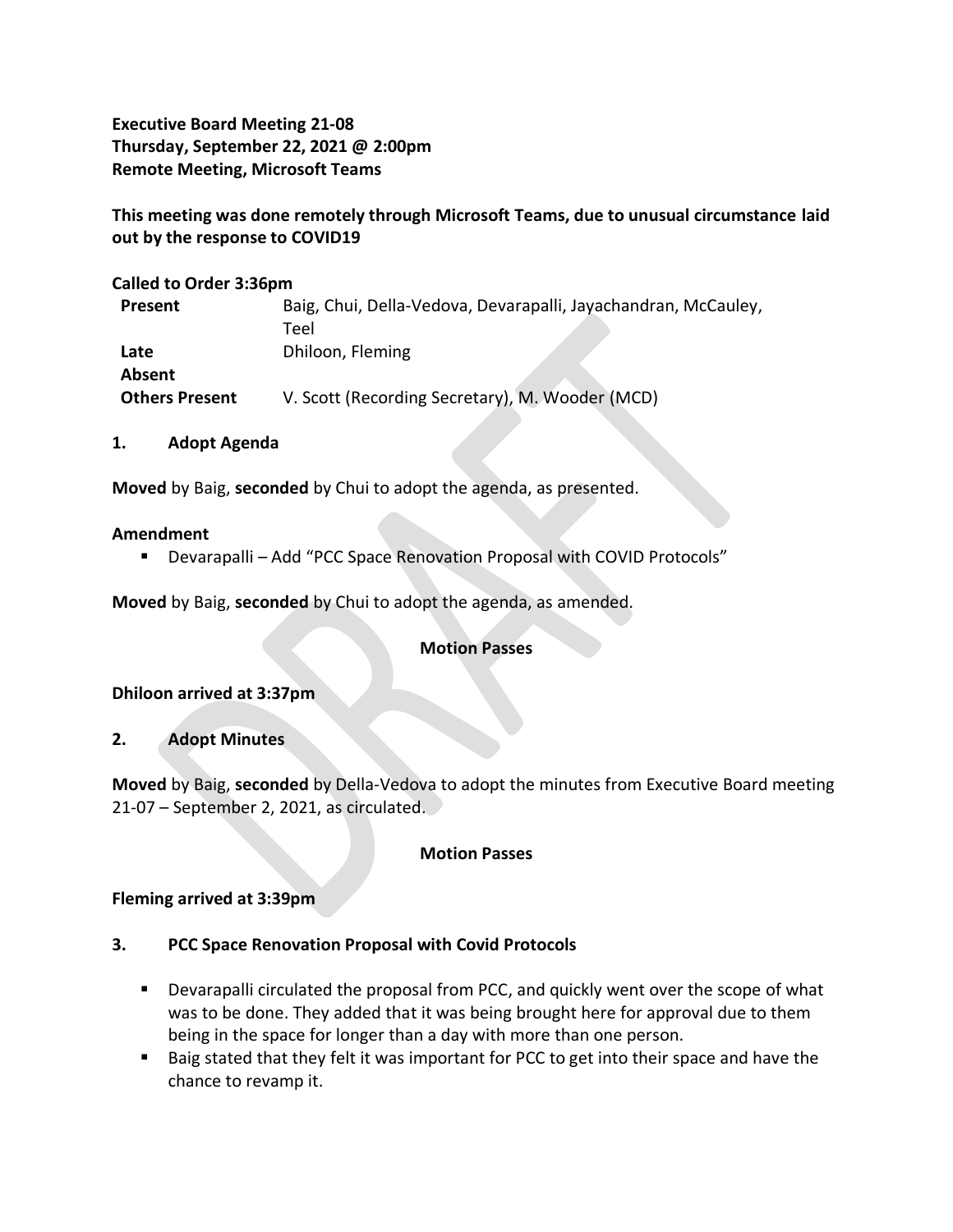- Scott stated that McGowan texted to say that it would be nice for the space to have a refresh and that the service would just need to ensure social distancing, as well as making sure they were using the correct products for no odour. She added that McGowan also would like to ensure that Health and Safety be consulted and if that any furniture needed to be moved that it didn't create issues.
- Wooder stated that if paint hasn't been bought yet the service should go and make sure that it's low VOC due to no ventilation in the space. He added that the space was painted just a few years ago, and while he appreciated the comments of the space being too bright stimulating the paints should be neutral so that they didn't run into this problem again.

**Moved** by Devarapalli, **seconded** by Teel that the Executive Board approve the PCC Space proposal, as circulated.

Devarapalli stated that they've been over everything, let's approve it.

## **Vote on Motion**

## **Motion Passes**

## **4. Information and Questions**

- Devarapalli stated that EFRT is back to running at full capacity this year.
- Scott reminded everyone that the Health and Dental opt-out was on until September 30.
- Wooder announced that everything from the Comms side of things was going well and that he was very impressed with his team. He reported that there's a new feature on social media, the service spotlight sections, with reoccurring service content from the MSU. Wooder explained that Devarapalli and Singh were the inspiration on how the MSU can feature services outside of just service content. He announced that there was an email blast earlier this month and the open email rate was more than half, with Health and Dental and Jobs being the most sought-after hits. Wooder stated that the MSU launched a fun 10,000 follower giveaway on Instagram by giving away two sets of airpods, by having the students follow the MSU account as well as the MSU Advocacy account. MSU Advocacy has quadrupled their followers.
- Teel reminded everyone that they're hiring for OUSA GA delegates.

## **5. Adjournment and Time of Next Meeting**

#### **Time of Next Meeting:**

## **Wednesday, September 29, 2021 3:30pm**